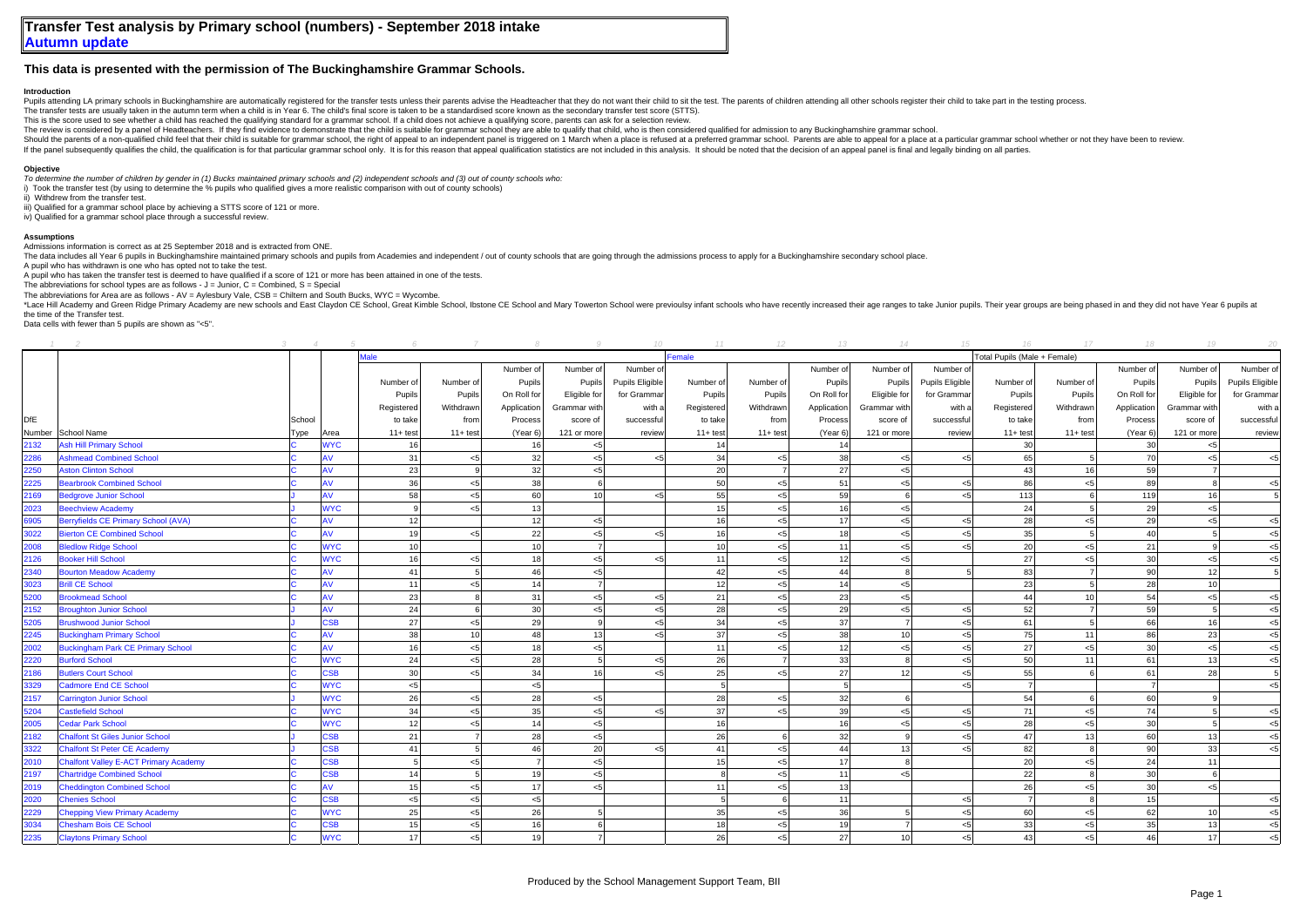|              |                                                                                        |        |                         | lale            |            |                |                |                 |                 | Total Pupils (Male + Female)<br>Female |              |                 |                 |            |                 |             |                |                        |  |
|--------------|----------------------------------------------------------------------------------------|--------|-------------------------|-----------------|------------|----------------|----------------|-----------------|-----------------|----------------------------------------|--------------|-----------------|-----------------|------------|-----------------|-------------|----------------|------------------------|--|
|              |                                                                                        |        |                         |                 |            | Number of      | Number of      | Number o        |                 |                                        | Number of    | Number of       | Number of       |            |                 | Number of   | Number of      | Number of              |  |
|              |                                                                                        |        |                         | Number of       | Number of  | Pupils         | Pupils         | Pupils Eligible | Number of       | Number of                              | Pupils       | Pupils          | Pupils Eligible | Number of  | Number of       | Pupils      | Pupils         | <b>Pupils Eligible</b> |  |
|              |                                                                                        |        |                         | Pupils          | Pupils     | On Roll for    | Eligible for   | for Gramma      | Pupils          | Pupils                                 | On Roll for  | Eligible for    | for Grammar     | Pupils     | Pupils          | On Roll for | Eligible for   | for Gramma             |  |
|              |                                                                                        |        |                         | Registered      | Withdrawn  | Application    | Grammar with   | with a          | Registered      | Withdrawn                              | Application  | Grammar with    | with a          | Registered | Withdrawn       | Application | Grammar with   | with a                 |  |
| <b>DfE</b>   |                                                                                        | School |                         | to take         | from       | Process        | score of       | successful      | to take         | from                                   | Process      | score of        | successful      | to take    | from            | Process     | score of       | successful             |  |
|              | Number School Name                                                                     | Type   | Area                    | $11+ test$      | $11+ test$ | (Year 6)       | 121 or more    | review          | $11 + test$     | $11 + test$                            | (Year 6)     | 121 or more     | review          | $11+ test$ | $11 + test$     | (Year 6)    | 121 or more    | review                 |  |
| 3309         | <b>Cuddington and Dinton CE School</b>                                                 |        | AV                      |                 | < 5        | 10             | $< 5\,$        |                 | 10              | $< 5\,$                                | 13           | $< 5$           | $< 5$           | 18         | $\overline{5}$  | 23          |                | $< 5$                  |  |
| 3038         | <b>Curzon CE Combined School</b>                                                       |        | SSB                     | 9               | < 5        | 10             | < 5            |                 | 11              | $< 5$                                  | 12           | $< 5$           | $< 5$           | 20         | < 5             | 22          | 6              | $< 5$                  |  |
| 5208         | <b>Danesfield School</b>                                                               |        | <b>WYC</b>              | 23              |            | 30             | 6              | < 5             | 28              | $< 5$                                  | 29           | 11              | 5               | 51         | 8               | 59          | 17             | < 5                    |  |
| 2013         | Denham Green E-ACT Academy                                                             |        | <b>SB</b>               |                 |            | 14             |                |                 | $\overline{7}$  |                                        | 13           |                 |                 | 12         | 15              | 27          |                |                        |  |
| 2000         | Disraeli School and Children's Centre - The                                            |        | <b>WYC</b>              | 31              | < 5        | 34             | 5              |                 | 24              | $< 5$                                  | 26           | $< 5$           |                 | 55         | -5              | 60          | 8              |                        |  |
| 2035         | <b>Dorney School</b>                                                                   |        | <b>SB</b>               | 11              | < 5        | 15             | < 5            |                 | $\mathbf{q}$    | $< 5$                                  | 10           | $< 5$           |                 | 20         | 5               | 25          | $<$ 5          |                        |  |
| 2009         | Downley School, The                                                                    |        | <b>WYC</b>              | 25              |            | 31             | 6              | < 5             | 24              | < 5                                    | 28           | $5\overline{5}$ | < 5             | 49         | 10 <sup>1</sup> | 59          | 11             | $\leq$                 |  |
| 2025         | <b>East Claydon CE School</b>                                                          |        | AV                      |                 |            |                |                |                 |                 |                                        |              |                 |                 |            |                 |             |                |                        |  |
| 2033         | <b>Edlesborough School</b>                                                             |        | <b>AV</b>               | 10              | < 5        | 13             | < 5            |                 | 11              | $< 5$                                  | 15           | < 5             |                 | 21         | $\overline{7}$  | 28          | 5 <sup>1</sup> |                        |  |
| 2282         | Elangeni School                                                                        |        | S <sub>B</sub>          | 28              | $5$        | 29             | 14             | $<$ 5           | 28              | ${<}5$                                 | 30           | 10              | $< \! 5$        | 56         | $< 5$           | 59          | 24             | $< 5$                  |  |
| 2181         | <b>Elmhurst School</b>                                                                 |        | AV                      | 23              | < 5        | 27             | < 5            | $\leq$ 5        | 25              | $< 5$                                  | 29           | $< 5$           | $5$             | 48         | 8               | 56          | $<$ 5          | $<$ 5                  |  |
| 2142         | Farnham Common Junior School                                                           |        | <b>CSB</b>              | 21              | < 5        | 25             | 6              | < 5             | 34              | $< 5\,$                                | 35           | $< 5$           | 5               | 55         | $\overline{5}$  | 60          | 10             |                        |  |
| 2507         | <b>Foxes Piece School</b>                                                              |        | <b>WYC</b>              | 11              |            | 18             |                |                 | 6               | 5                                      | 11           |                 |                 | 17         | 12              | 29          |                |                        |  |
| 3330         | <b>Frieth CE Combined School</b>                                                       |        | <b>WYC</b>              | 5               | < 5        | 6              | < 5            |                 | 14              | $< 5\,$                                | 17           | $< 5$           |                 | 19         | < 5             | 23          | 5 <sup>1</sup> |                        |  |
| 2017         | <b>George Grenville Academy</b>                                                        |        | AV                      | 12              | < 5        | 15             | < 5            | 55              | 13              | $< 5$                                  | 14           | $< 5$           | $5$             | 25         | < 5             | 29          | $< 5$          | < 5                    |  |
| 5210         | Gerrards Cross CE School - The                                                         |        | SSB                     | 32              | < 5        | 34             | 16             |                 | 21              |                                        | 26           | $\overline{7}$  |                 | 53         | $\overline{7}$  | 60          | 23             |                        |  |
| 3063<br>3039 | <b>Great Horwood CE School</b>                                                         |        | AV<br><b>WYC</b>        | 10              |            | 19             | < 5            |                 |                 | $< 5\,$                                | 11           | $< 5$           | $< 5$           | 18         | 12              | 30          | $< 5$          | < 5                    |  |
|              | <b>Great Kimble CE School</b>                                                          |        |                         |                 |            |                |                |                 |                 |                                        |              | $\epsilon$      |                 |            | 5               |             |                | 5                      |  |
| 3040<br>3036 | <b>Great Kingshill CE Combined School</b><br><b>Great Missenden CE Combined School</b> |        | <b>WYC</b><br><b>SB</b> | 34<br>48        | < 5        | 38<br>54       | 11<br>20       | < 5<br>< 5      | 20<br>32        | $< 5\,$<br>$< 5$                       | 21<br>36     | -9              | $5$             | 54<br>80   | 10              | 59<br>90    | 17<br>29       | $<$ 5                  |  |
| 2039         | <b>Green Ridge Primary Academy</b>                                                     |        |                         |                 |            |                |                |                 |                 |                                        |              |                 |                 |            |                 |             |                |                        |  |
| 2167         | <b>Grendon Underwood Combined School</b>                                               |        | AV                      | 10              | < 5        | 14             | < 5            |                 | 12              | $< 5\,$                                | 16           |                 | $5$             | 22         | 8               | 30          | $< 5$          | $< 5$                  |  |
| 2276         | <b>Haddenham Community Junior School</b>                                               |        | <b>AV</b>               | 19              | < 5        | 22             | < 5            |                 | 29              | 9                                      | 38           | $\overline{7}$  | $< 5$           | 48         | 12              | 60          | 10             | $< 5$                  |  |
| 2333         | <b>Halton Community Combined School</b>                                                |        |                         | $\overline{7}$  | < 5        | $\overline{9}$ | < 5            |                 | 17              | $< 5\,$                                | 20           |                 | ${<}5$          | 24         | 5               | 29          | $< 5$          | $< 5$                  |  |
| 5202         | <b>Hamilton Academy</b>                                                                |        | <b>WYC</b>              | 37              |            | 42             | 13             | < 5             | 45              | $< 5\,$                                | 48           | <b>q</b>        | 5               | 82         |                 | 90          | 22             | $\leq$                 |  |
| 2233         | <b>Hannah Ball School</b>                                                              |        | <b>WYC</b>              | 12              | < 5        | 14             | < 5            |                 | 12              | ${<}5$                                 | 13           | $< 5$           |                 | 24         | $< 5$           | 27          | 5 <sub>5</sub> |                        |  |
| 3072         | Hawridge & Cholesbury CE School                                                        |        | 38B                     | 11              | < 5        | 13             | $<$ 5          |                 | $< 5$           | $< 5\,$                                | $<$ 5        | < 5             |                 | 13         | < 5             | 17          | 5              |                        |  |
| 2162         | <b>Haydon Abbey School and Pre-School</b>                                              |        | AV                      | 28              |            | 33             | $<$ 5          | $<$ 5           | 24              | ${<}5$                                 | 25           | $< 5$           |                 | 52         | 6               | 58          | $< 5$          | $<$ 5                  |  |
| 3333         | <b>Hazlemere CE Combined School</b>                                                    |        | <b>WYC</b>              | 20              |            | 20             | 9              | < 5             | 11              | $< 5\,$                                | 12           | $< 5$           | $5$             | 31         | < 5             | 32          | 11             | $<$ 5                  |  |
| 3025         | <b>High Ash CE Primary School</b>                                                      |        | AV                      | 17              | < 5        | 18             | 8              | < 5             | 17              | 5                                      | 22           | 6               |                 | 34         | 6               | 40          | 14             | $< 5$                  |  |
| 3334         | <b>High Wycombe CE Combined School</b>                                                 |        | <b>WYC</b>              | 17              | < 5        | 20             | < 5            | $<$ 5           | 9               | ${<}5$                                 | 10           | $< 5$           |                 | 26         | < 5             | 30          | 5 <sub>l</sub> | < 5                    |  |
| 2352         | <b>Highworth Combined School and Nursery</b>                                           |        | <b>WYC</b>              | 27              | $5$        | 30             | 5 <sub>5</sub> |                 | 26              | ${<}5$                                 | 28           | $< 5$           |                 | 53         |                 | 58          |                |                        |  |
| 2200         | <b>Holmer Green Junior School</b>                                                      |        | SSB                     | 29              |            | 34             | < 5            | < 5             | 22              | $< 5\,$                                | 26           | $< 5\,$         | $5$             | 51         | $\mathbf{Q}$    | 60          | $\overline{7}$ | $< 5$                  |  |
| 2345         | Holtspur School & Pre-School                                                           |        | SSB                     | 13              | < 5        | 14             | $<$ 5          |                 | 13              | ${<}5$                                 | 16           | 5               |                 | 26         | < 5             | 30          | 8              |                        |  |
| 3347         | <b>Holy Trinity CE (Aided) School</b>                                                  |        | <b>WYC</b>              | 34              | 12         | 46             | 10             | $<$ 5           | 30              | $< 5\,$                                | 33           | 9               | $< 5\,$         | 64         | 15              | 79          | 19             | $< 5$                  |  |
| 2242         | <b>Hughenden Primary School</b>                                                        |        | <b>WYC</b>              | 14              |            | 14             | < 5            | $\leq$ 5        | 5               | $<$ 5                                  |              | $< 5$           | 5               | 19         | < 5             | 21          | $<$ 5          | $\leq$                 |  |
| 3335         | <b>Ibstone CE Primary School</b>                                                       |        | <b>WYC</b>              |                 |            |                |                |                 |                 |                                        |              |                 |                 |            |                 |             |                |                        |  |
| 2060         | <b>Ickford School</b>                                                                  |        | AV                      | 11              | < 5        | 13             | < 5            |                 | 6               | $< 5\,$                                | 8            | 5               |                 | 17         | $< 5$           | 21          | $\overline{7}$ |                        |  |
| 2168         | Iver Heath Junior School                                                               |        | <b>SB</b>               | 25              | < 5        | 28             | $< 5$          | < 5             | 22              | ${<}5$                                 | 26           | $< 5\,$         | $5$             | 47         |                 | 54          | $< 5$          | $< 5$                  |  |
| 2061         | <b>Iver Village Junior School</b>                                                      |        | <b>SB</b>               | 20              | < 5        | 23             | < 5            |                 | 15              |                                        | 20           | $< 5\,$         | $5$             | 35         | 8               | 43          | $\overline{5}$ | < 5                    |  |
| 2018         | <b>Ivingswood Academy</b>                                                              |        | <b>SB</b>               | 15              | < 5        | 17             | $<$ 5          |                 | -9              |                                        | $\mathbf{Q}$ | $< 5$           |                 | 24         | < 5             | 26          | $< 5$          |                        |  |
| 2199         | <b>Juniper Hill School</b>                                                             |        | <b>WYC</b>              | 36              | < 5        | 40             | 14             | $<$ 5           | 17              | $< 5\,$                                | 20           | $< 5$           | $< 5\,$         | 53         | $\overline{7}$  | 60          | 16             | $< 5$                  |  |
| 3377         | <b>Kings Wood School and Nursery</b>                                                   |        | <b>WYC</b>              | 23              | < 5        | 24             | < 5            |                 | 33              | $< 5$                                  | 35           |                 | $5$             | 56         | < 5             | 59          |                | $<$ 5                  |  |
| 2015         | Lace Hill Academy                                                                      |        | AV                      |                 |            |                |                |                 |                 |                                        |              |                 |                 |            |                 |             |                |                        |  |
| 2228         | Lane End Primary School                                                                |        | <b>WYC</b>              |                 |            | 12             | < 5            |                 | 10              | < 5                                    | 11           |                 |                 | 15         | 8               | 23          | < 5            |                        |  |
| 2226         | <b>Lent Rise School</b>                                                                |        | SB                      | 32              | < 5        | 33             | 9              | < 5             | 25              |                                        | 25           | -5              |                 | 57         | < 5             | 58          | 14             | $< 5$                  |  |
| 2068         | <b>Ley Hill School</b>                                                                 |        | <b>SB</b>               | 16              |            | 16             | < 5            | $5$             | 14              |                                        | 14           | $< 5\,$         |                 | 30         |                 | 30          | 6              | < 5                    |  |
| 2153         | <b>Little Chalfont Primary School</b>                                                  |        | <b>CSB</b>              | 12              | < 5        | 13             | 8              |                 | 20              | < 5                                    | 22           | 12              | $< 5\,$         | 32         | < 5             | 35          | 20             | $< 5$                  |  |
| 2071         | <b>Little Kingshill Combined School</b>                                                |        | <b>CSB</b>              | 15              | < 5        | 18             | 6              |                 | 11              | < 5                                    | 12           | 8               |                 | 26         | $< 5$           | 30          | 14             |                        |  |
| 2261         | <b>Long Crendon School</b>                                                             |        | AV                      | 10 <sup>1</sup> |            | 15             | < 5            | $<$ 5           | 10              | 6                                      | 16           | 6               | $<$ 5           | 20         | 11              | 31          | 10             | $< 5$                  |  |
| 3043         | <b>Longwick CE Combined School</b>                                                     |        | <b>WYC</b>              | $\overline{7}$  | < 5        | 8              |                |                 | 18              | < 5                                    | 22           | $< 5$           | $5$             | 25         | 5 <sup>1</sup>  | 30          | < 5            | $< 5$                  |  |
| 5206         | <b>Loudwater Combined School</b>                                                       |        | <b>WYC</b>              | 10 <sup>1</sup> | < 5        | 13             |                | < 5             | 15              | < 5                                    | 18           | $< 5$           |                 | 25         | 6               | 31          | $< 5$          | $< 5$                  |  |
| 2263         | <b>Manor Farm Community Junior School</b>                                              |        | <b>WYC</b>              | 31              |            | 31             | < 5            |                 | 28              |                                        | 28           | 6               |                 | 59         |                 | 59          | -9             |                        |  |
| 3012         | Marsh Gibbon CE Primary School                                                         |        | AV                      | 14              | < 5        | 15             | < 5            | $<$ 5           | 10              | < 5                                    | 11           | $< 5$           |                 | 24         | < 5             | 26          | $\overline{7}$ | $<$ 5                  |  |
| 2007         | Mary Towerton School at Studley Green - The                                            |        | <b>WYC</b>              |                 |            |                |                |                 |                 |                                        |              |                 |                 |            |                 |             |                |                        |  |
| 2006         | <b>Millbrook Combined School</b>                                                       |        | <b>WYC</b>              | 29              | < 5        | 30             | < 5            | $<$ 5           | 30 <sup>1</sup> | < 5                                    | 31           | $< 5$           | $5$             | 59         | < 5             | 61          | < 5            | $<$ 5                  |  |
| 3046         | Monks Risborough CE Primary School                                                     |        | <b>WYC</b>              | $\overline{7}$  | 6          | 13             | < 5            |                 | 18              |                                        | 18           | 6               |                 | 25         | 6               | 31          | $\overline{7}$ |                        |  |
| 2335         | Naphill & Walters Ash School                                                           |        | <b>WYC</b>              | 28              | < 5        | 32             | $\overline{7}$ | $< 5$           | 15              |                                        | 22           | $< 5$           |                 | 43         | 11              | 54          | 9              | $< 5$                  |  |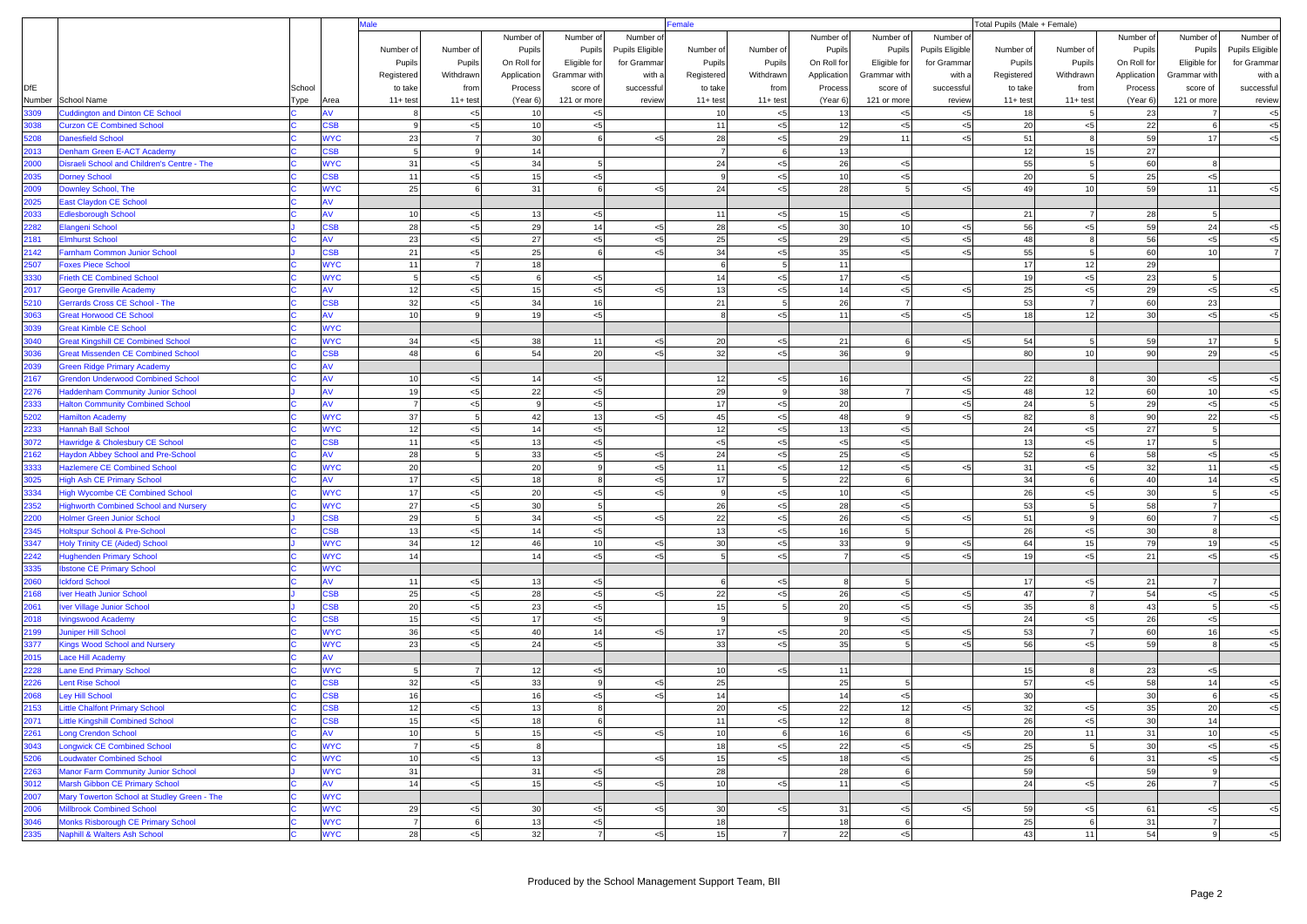|              |                                                              |        |                           |                |            |              |                |                 | emale          |                   |              |                  |                        | Total Pupils (Male + Female) |                |             |                |                 |  |
|--------------|--------------------------------------------------------------|--------|---------------------------|----------------|------------|--------------|----------------|-----------------|----------------|-------------------|--------------|------------------|------------------------|------------------------------|----------------|-------------|----------------|-----------------|--|
|              |                                                              |        |                           |                |            | Number of    | Number of      | Number o        |                |                   | Number of    | Number of        | Number of              |                              |                | Number of   | Number of      | Number of       |  |
|              |                                                              |        |                           | Number of      | Number of  | Pupils       | Pupils         | Pupils Eligible | Number of      | Number of         | Pupils       | Pupils           | <b>Pupils Eligible</b> | Number of                    | Number of      | Pupils      | Pupils         | Pupils Eligible |  |
|              |                                                              |        |                           | Pupils         | Pupils     | On Roll for  | Eligible for   | for Gramma      | Pupils         | Pupils            | On Roll for  | Eligible for     | for Grammar            | Pupils                       | Pupils         | On Roll for | Eligible for   | for Gramma      |  |
|              |                                                              |        |                           | Registered     | Withdrawn  | Application  | Grammar with   | with a          | Registered     | Withdrawn         | Application  | Grammar with     | with a                 | Registered                   | Withdrawn      | Application | Grammar with   | with a          |  |
| DfE          |                                                              | School |                           | to take        | from       | Process      | score of       | successful      | to take        | from              | Process      | score of         | successful             | to take                      | from           | Process     | score of       | successful      |  |
| Number       | School Name                                                  | Type   | Area                      | $11 + test$    | $11+ test$ | (Year 6)     | 121 or more    | review          | $11 + test$    | $11+ test$        | (Year 6)     | 121 or more      | review                 | $11+$ test                   | $11+ test$     | (Year 6)    | 121 or more    | review          |  |
| 3061         | <b>Newton Longville CE Primary School</b>                    |        | AV                        | 10             | < 5        | 13           | $< 5$          |                 | 10             | 5                 | 15           | < 5              |                        | 20                           |                | 28          | < 5            |                 |  |
| 3014         | <b>North Marston CE School</b>                               |        | ۹V                        | 10             |            | 10           | $<$ 5          |                 | 5              | $< \! 5$          | 6            |                  |                        | 15                           | $< 5$          | 16          | $< 5$          |                 |  |
| 2001         | <b>Oak Green School</b>                                      |        | ۹V                        | 30             | < 5        | 33           | 5 <sub>5</sub> | $\leq$ 5        | 24             | $< 5$             | 26           |                  |                        | 54                           | 5              | 59          | 5              | $5$             |  |
| 3100         | <b>Oakley CE Combined School</b>                             |        | ۹V                        | $< 5$          |            | $< 5\,$      | < 5            |                 |                | $< \! 5$          |              | < 5              |                        |                              | $< 5$          |             | $< 5$          |                 |  |
| 2184         | <b>Oakridge School</b>                                       |        | <b>WYC</b>                | 24             |            | 24           | < 5            |                 | 30             | $< 5$             | 32           | $< 5$            |                        | 54                           | $< 5$          | 56          | 6              | $5$             |  |
| 3375         | <b>Our Lady's Catholic Primary School</b>                    |        | $\overline{\mathsf{S}}$ B | 8              |            | 16           | < 5            |                 | 12             | $< 5$             | 16           | 5                |                        | 20                           | 12             | 32          | 9              |                 |  |
| 5201         | <b>Overstone Combined School</b>                             |        | ١V                        | 20             | < 5        | 23           | 6              |                 | 16             | $<\!\!5$          | 19           | < 5              |                        | 36                           |                | 42          | 9              |                 |  |
| 3015         | <b>Padbury CE School</b>                                     |        | AV                        | $< 5$          | < 5        | 5            |                |                 |                | $< 5$             | 10           | < 5              |                        | 12                           | < 5            | 15          | < 5            | $5$             |  |
| 2204         | <b>Prestwood Junior School</b>                               |        | SSB                       | 23             | < 5        | 24           | < 5            |                 | 22             | 9                 | 31           | < 5              |                        | 45                           | 10             | 55          | $\overline{7}$ |                 |  |
| 2024         | <b>Princes Risborough Primary School</b>                     |        | <b>MAC</b>                | 18             | < 5        | 22           | < 5            |                 | 12             | $< 5$             | 14           | < 5              |                        | 30                           |                | 36          | < 5            |                 |  |
| 3074         | <b>Quainton CE School</b>                                    |        | ٨V                        | 12             |            | 12           | $< 5$          |                 | 12             |                   | 12           | < 5              |                        | 24                           |                | 24          | $< 5$          | $< 5$           |  |
| 3339         | Radnage CE Primary School                                    |        | <b>WYC</b>                | $< 5\,$        | < 5        | 5            |                |                 | $< 5$          | $< 5$             | $< 5$        | < 5              | $< 5$                  |                              | $< 5$          |             | $< 5$          | $< 5$           |  |
| 2292         | <b>Robertswood School</b>                                    |        | <b>SB</b>                 | 13             | -5         | 18           | < 5            |                 | 27             | 14                | 41           | 9                | $< 5$                  | 40                           | 19             | 59          | 11             | $< 5$           |  |
| 2038         | <b>Roundwood Primary School</b>                              |        | ۹V                        | 10             | < 5        | 13           | < 5            | ء ے             | 12             | $< 5$             | 16           | 6                | $< 5$                  | 22                           | $\overline{7}$ | 29          | $\overline{7}$ | $< 5$           |  |
| 3326         | Seer Green CE School                                         |        | SSB                       | 13             | < 5        | 14           | 6              |                 | 17             |                   | 17           | $6 \overline{6}$ | $< 5$                  | 30                           | $< 5$          | 31          | 12             | $< 5$           |  |
| 2255         | <b>Spinfield School</b>                                      |        | <b>WYC</b>                | 10             | < 5        | 14           | < 5            |                 | 15             | $< 5$             | 16           | 6                | $< 5$                  | 25                           |                | 30          | 10             | $5$             |  |
| 3367         | St Edward's Catholic Junior School                           |        | AV<br>٨V                  | 35             | < 5        | 38<br>6      | 8              | < 5             | 23             | $< 5$             | 26           | < 5              |                        | 58                           | 6              | 64          | 12             | $< 5$<br>$5$    |  |
| 3008         | St James and St John CE Primary School                       |        |                           | 5              | $5$        |              | < 5            |                 | 13             | $< \! 5$          | 15           | < 5              | $< 5$                  | 18                           | < 5            | 21          | $< 5$          |                 |  |
| 3336         | St John's CE Primary School, Lacey Green                     |        | <b>WYC</b>                | 13             | $5$        | 17           | 6              |                 | 17             | $< 5$             | 21           | 5                | <5                     | 30<br>40                     |                | 38          | 11             | $< 5$           |  |
| 3371         | <b>St Joseph's Catholic Primary School</b>                   |        | $\overline{\mathsf{S}}$ B | 22             |            | 30<br>11     | $<$ 5<br>< 5   | $\leq$ 5        | 18             | 9                 | 27           | < 5<br>< 5       |                        |                              | 17             | 57<br>32    | 6<br>6         | $< 5$<br>$< 5$  |  |
| 3376<br>3328 | <b>St Louis Catholic Primary School</b>                      |        | <b>SB</b>                 | 11<br>28       | < 5        |              | 16             |                 | 18<br>28       | $< 5$             | 21<br>29     | 8                | $< 5$                  | 29<br>56                     | $< 5$<br>$< 5$ | 59          | 24             | $5$             |  |
| 3320         | St Mary & All Saints CE Primary School                       |        | <b>SB</b>                 | 30             | $5$        | $30\,$<br>32 | 17             |                 | 17             | $< \! 5$<br>$< 5$ | 18           | 10               | $< 5$                  | 47                           | $< 5$          | 50          | 27             |                 |  |
| 3020         | St Mary's CE Primary School, Amersham<br>St Mary's CE School |        | ۹V                        | 32             | < 5        | 33           | < 5            | $\leq$ 5        | 23             | $< 5$             | 26           | < 5              | $< 5$                  | 55                           | < 5            | 59          | $\overline{7}$ |                 |  |
| 3053         | St Mary's Farnham Royal CE Primary School                    |        | SSB                       | 20             |            | 26           | < 5            |                 | 23             | $< 5$             | 24           | < 5              |                        | 43                           |                | 50          | $\overline{5}$ |                 |  |
| 3017         | <b>St Michael's CE Combined School</b>                       |        | ۹V                        | 11             | $5$        | 14           |                |                 |                |                   | $\mathsf{Q}$ | < 5              |                        | 20                           | < 5            | 23          | < 5            | $< 5$           |  |
| 4701         | <b>St Michael's Catholic School</b>                          |        | <b>WYC</b>                | 29             | < 5        | 33           | $\overline{7}$ |                 | 21             | $< 5$             | 23           | < 5              | $< 5$                  | 50                           | 6              | 56          | 11             | $5$             |  |
| 3346         | <b>St Nicolas' CE Combined School</b>                        |        | SSB                       | 14             | < 5        | 16           | < 5            |                 | 15             | $< 5$             | 16           | < 5              | $< 5$                  | 29                           | $< 5$          | 32          | 6              | $< 5$           |  |
| 3342         | <b>St Paul's CE Combined School</b>                          |        | <b>WYC</b>                | 8              |            | 15           | $< 5$          |                 | 11             | 5                 | 16           | < 5              | $< 5$                  | 19                           | 12             | 31          | $\overline{5}$ | $< 5$           |  |
| 3361         | <b>St Peter's Catholic Primary School</b>                    |        | <b>WYC</b>                | 10             | < 5        | 13           | < 5            |                 | 8              | $< 5$             | 11           | < 5              | $< 5$                  | 18                           | $\mathbf{6}$   | 24          | < 5            | $< 5$           |  |
| 3102         | St Peter's CE Primary School                                 |        | $\overline{\mathsf{S}}$ B | 14             | < 5        | 16           | $<$ 5          |                 | 14             | $<\!\!5$          | 15           | < 5              | $< 5$                  | 28                           | < 5            | 31          | 5              | $< 5$           |  |
| 2107         | <b>Steeple Claydon School</b>                                |        | ۹V                        | 10             | $5$        | 11           | < 5            |                 | 12             | $< 5$             | 16           | < 5              | $< 5$                  | 22                           |                | 27          | 5 <sub>5</sub> | $< 5$           |  |
| 2108         | <b>Stoke Mandeville Combined School</b>                      |        | AV                        | 13             | < 5        | 16           | < 5            |                 | 12             | $< 5$             | 13           | < 5              |                        | 25                           | < 5            | 29          | $< 5$          |                 |  |
| 2354         | <b>Stoke Poges School - The</b>                              |        | SSB                       | 27             |            | 32           | < 5            | $\leq$ 5        | 24             | $\overline{7}$    | 31           | 9                | $< 5$                  | 51                           | 12             | 63          | 12             | $< 5$           |  |
| 2269         | <b>Stokenchurch Primary School</b>                           |        | <b>WYC</b>                | 29             |            | 36           | 10             |                 | 31             | $< 5$             | 33           | < 5              | $< 5$                  | 60                           |                | 69          | 13             | $< 5$           |  |
| 3028         | <b>Stone CE Combined School</b>                              |        |                           | 11             |            | 11           | < 5            |                 | 18             |                   | 18           | < 5              |                        | 29                           |                | 29          | $< 5$          |                 |  |
| 3305         | <b>Swanbourne CE VA School</b>                               |        | ۹V                        | 16             | < 5        | 17           | < 5            |                 | 12             | $< 5$             | 13           | < 5              | <5                     | 28                           | < 5            | 30          | 6              | $< 5$           |  |
| 2205         | <b>Thomas Harding Junior School</b>                          |        | $\overline{\mathsf{S}}$ B | 25             | < 5        | 28           | 5              |                 | 26             | 6                 | 32           | 5                | < 5                    | 51                           | 9              | 60          | 10             | $< 5$           |  |
| 2219         | <b>Thomas Hickman School</b>                                 |        | ۹V                        | 22             |            | 30           |                | < 5             | 29             | $< 5$             | 30           | < 5              |                        | 51                           | 9              | 60          | $< 5$          | $< 5$           |  |
| 2280         | <b>Furnfurlong Junior School</b>                             |        | ٨V                        | 39             | 11         | 50           | 13             |                 | 33             |                   | 39           | 11               |                        | 72                           | 17             | 89          | 24             | $5$             |  |
| 3056         | <b>Twyford CE School</b>                                     |        | AV                        | 5              | $5$        | 8            | < 5            |                 | 8              |                   | 8            | < 5              |                        | 13                           | $< 5$          | 16          | $< 5$          |                 |  |
| 2203         | <b>Tylers Green Middle School</b>                            |        | <b>WYC</b>                | 23             | < 5        | 27           | $\overline{7}$ |                 | 35             | $< 5$             | 37           | 13               |                        | 58                           | 6              | 64          | 20             |                 |  |
| 2317         | <b>Waddesdon Village Primary School</b>                      |        |                           |                |            | 13           |                |                 | 13             | 6                 | 19           | < 5              |                        | 20                           | 12             | 32          | $< 5$          |                 |  |
| 2036         | <b>Waterside Combined School</b>                             |        | SSB                       | $\overline{7}$ |            | 13           | < 5            |                 | $\overline{7}$ | 6                 | 13           |                  |                        | 14                           | 12             | 26          | $< 5$          |                 |  |
| 3029         | <b>Wendover CE Junior School</b>                             |        | ۹V                        | 42             | < 5        | 44           | 5              |                 | 41             | $< 5$             | 43           | 9                | < 5                    | 83                           | < 5            | 87          | 14             | <5              |  |
| 2055         | <b>West Wycombe Combined School</b>                          |        | <b>NYC</b>                | 16             | < 5        | 19           | < 5            |                 |                | $< 5$             | 11           | < 5              |                        | 25                           |                | 30          | < 5            |                 |  |
| 3065         | <b>Westcott CE School</b>                                    |        | ٨V                        | $<$ 5          | < 5        | 6            |                |                 |                | < 5               | < 5          |                  |                        | $<$ 5                        |                |             |                |                 |  |
| 3030         | <b>Weston Turville CE School</b>                             |        | AV                        | 19             |            | 19           | < 5            |                 | $\overline{7}$ | $< 5$             | 11           | < 5              |                        | 26                           | $< 5$          | 30          | 5 <sub>5</sub> |                 |  |
| 2251         | <b>Whitchurch Combined School</b>                            |        | AV                        | 13             | < 5        | 15           | 7              | < 5             | 14             | $< 5$             | 15           | < 5              |                        | 27                           | < 5            | 30          | 10             | $< 5$           |  |
| 2254         | <b>Widmer End Combined School</b>                            |        | <b>WYC</b>                | 17             | < 5        | 19           | < 5            |                 | 11             |                   | 11           | < 5              |                        | 28                           | $< 5$          | 30          | < 5            |                 |  |
| 2288         | <b>William Harding School</b>                                |        | AV                        | 46             | < 5        | 50           | < 5            |                 | 35             | $< 5$             | 39           | < 5              | $<$ 5                  | 81                           | $\mathbf{8}$   | 89          | 8              | $< 5$           |  |
| 3031         | <b>Wingrave CE Combined School</b>                           |        | AV                        | 11             | < 5        | 12           |                |                 | 8              |                   | 8            |                  | $< 5$                  | 19                           | < 5            | 20          |                | $< 5$           |  |
| 3101         | <b>Winslow CE School</b>                                     |        | AV                        | 27             | -9         | 36           | 5 <sub>5</sub> |                 | 25             | 6                 | 31           | < 5              | $< 5$                  | 52                           | 15             | 67          | 8              | $< 5$           |  |
| 2041         | <b>Wooburn Green Primary School</b>                          |        | <b>WYC</b>                | 6              | < 5        | 10           |                |                 | 9              | $< 5$             | 12           | < 5              |                        | 15                           | $\overline{7}$ | 22          | $< 5$          |                 |  |
| 2143         | <b>Woodside Junior School</b>                                |        | <b>CSB</b>                | 22             | < 5        | 24           | 6              |                 | 35             | < 5               | 37           | 18               | < 5                    | 57                           | $< 5$          | 61          | 24             | $5$             |  |
| 7000         | Maplewood                                                    |        | <b>WYC</b>                |                |            |              |                |                 |                |                   |              |                  |                        |                              |                |             |                |                 |  |
| 7013         | <b>Chiltern Wood School</b>                                  |        | <b>WYC</b>                |                |            |              |                |                 |                |                   |              |                  |                        |                              |                |             |                |                 |  |
| 7018         | <b>Heritage House</b>                                        |        | SSB                       |                |            |              |                |                 |                |                   |              |                  |                        |                              |                |             |                |                 |  |